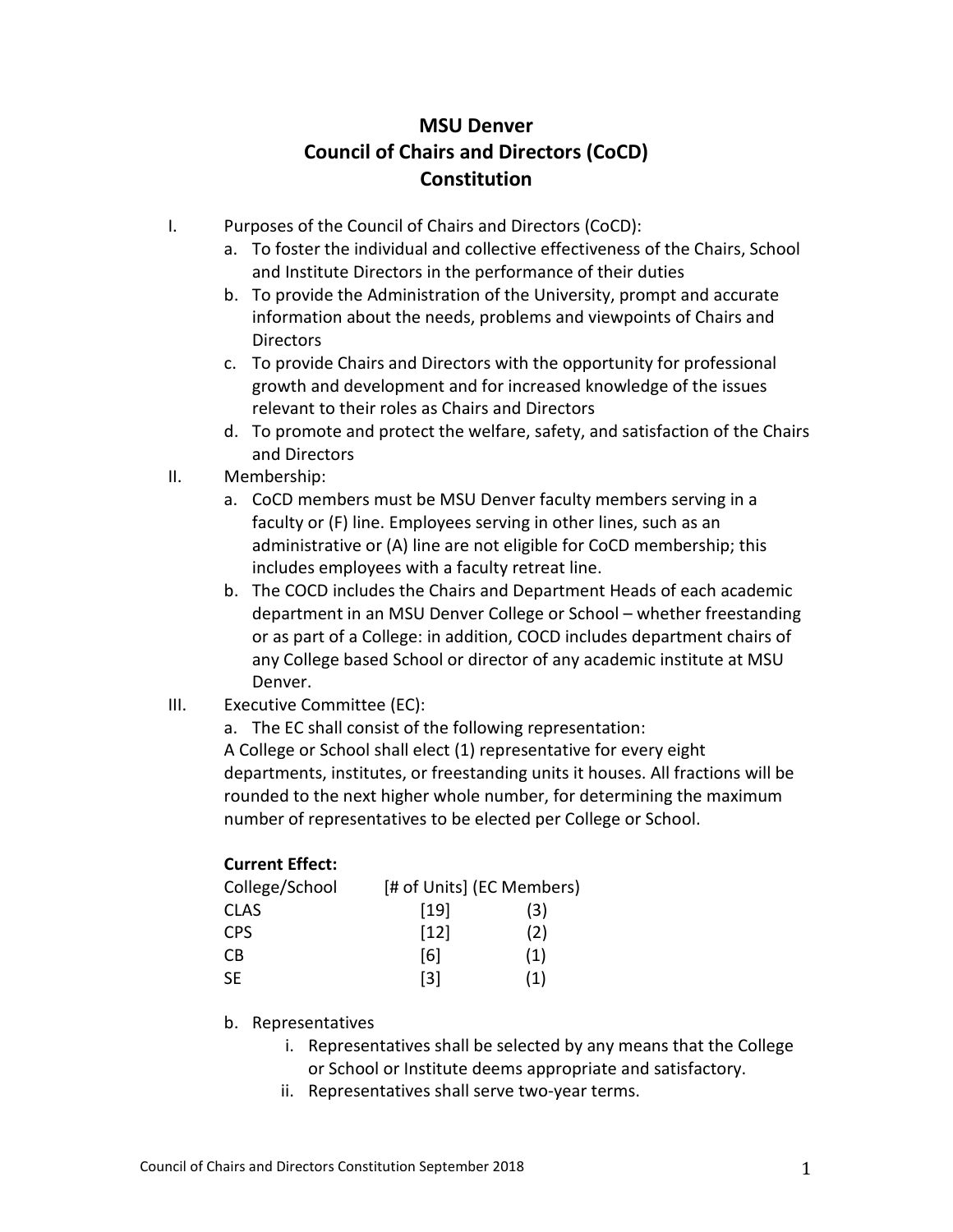- 1. Half the representatives shall be elected in odd years and half in even years to ensure continuity of leadership.
- iii. There shall be no term limits imposed on the election of these positions.
- c. The EC shall guide the CoCD in the identification of its issues and help the body establish its priorities
	- i. The EC shall set the agenda for each CoCD meeting.
- d. The EC shall represent the CoCD in discussions and negotiations with the other administrative or representative bodies within the University.
	- i. The EC shall facilitate the appointment of CoCD members to committees and task forces established by the University where CoCD representation is requested or required.
- e. The EC shall elect one of its members to serve as President.
	- i. The President shall be elected during the Summer Session, when all colleges and schools have elected and put in place new members to the Executive Committee.
	- ii. The President shall serve a two-year term.
	- iii. The term for the role of President shall be through the Summer Session, when all colleges and schools have elected and put in place new members to the Executive Committee.
- f. The EC shall elect one of its members to serve as Vice President.
	- i. The Vice President shall be elected during the Summer Session, when all colleges and school department chairs have elected and put in place, new members to the Executive Committee.
	- ii. The term for the role of the Vice President shall be through the Summer Session.
- g. The EC shall elect one of its members to serve as Secretary.
	- i. The Secretary shall take and distribute notes of all meetings of the CoCD.
	- ii. The Secretary shall serve a one-year term. The role shall ideally rotate among EC membership (exclusive the President).
	- iii. The Secretary shall be elected during the Summer Session, when all colleges and school department chairs have elected and put in place, new members to the Executive Committee.
	- iv. The term for the role of the Secretary shall be through the Summer Session.
- IV. Meetings:
	- a. Regularly scheduled meetings of the CoCD shall be held at least twice each semester.
	- b. Special meetings of the CoCD may be called by the President or one third of the members of the CoCD
- V. Committees and Task Forces: